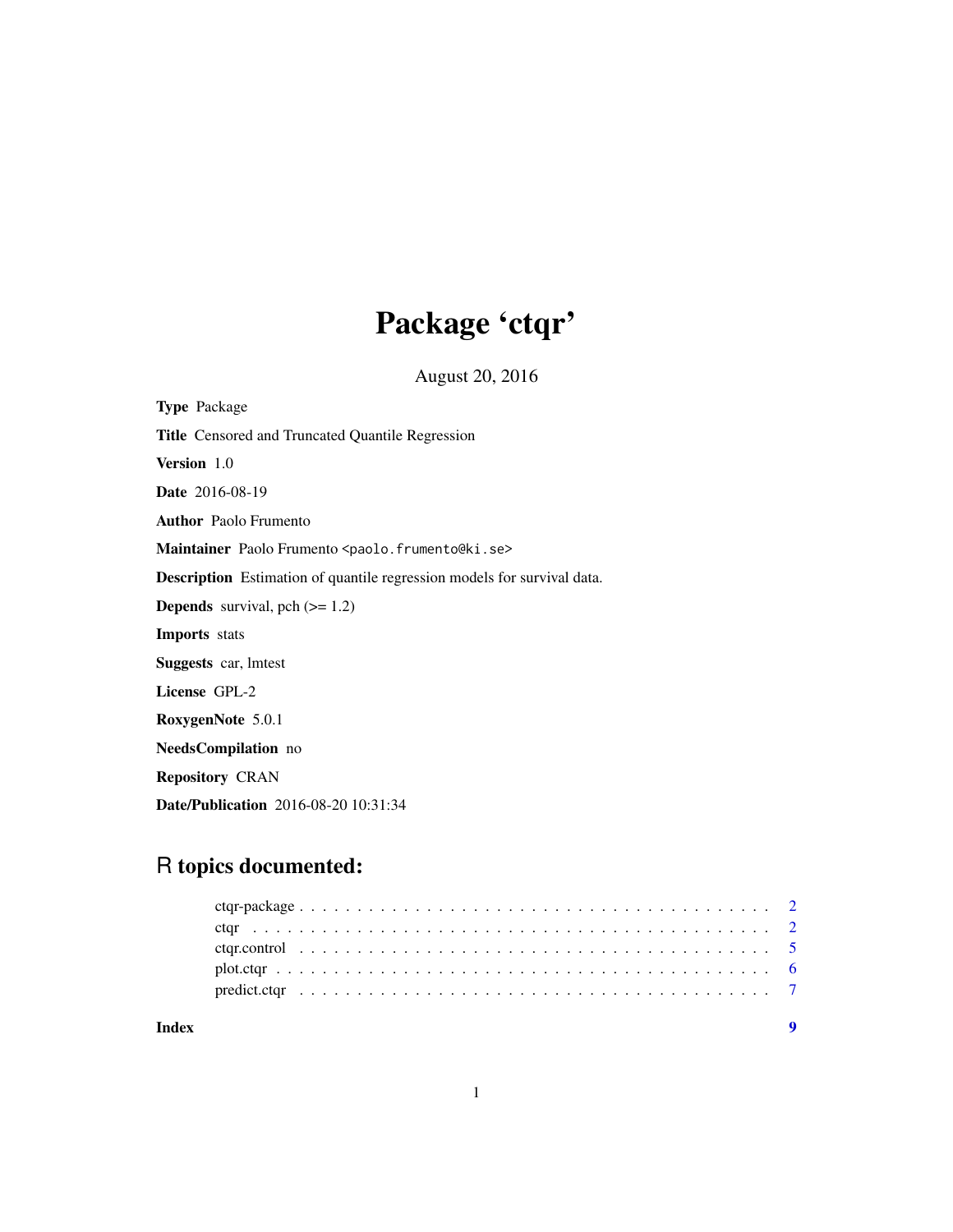#### Description

This package can be used to fit quantile regression models to survival data. The true conditional outcome distribution represents a nuisance parameter which is estimated preliminarly. Asymptotic theory of two-steps estimators is used to estimate the asymptotic covariance matrix.

#### Details

| Package: | ctqr       |
|----------|------------|
| Type:    | Package    |
| Version: | 1.0        |
| Date:    | 2016-02-18 |
| License: | $GPI - 2$  |

The main function [ctqr](#page-1-1) is used for model fitting. Other documented functions are [predict.ctqr](#page-6-1), to obtain prediction from a ctqr object, [plot.ctqr](#page-5-1), to plot quantile regression coefficients, and [ctqr.control](#page-4-1), that can be used to set the operational parameters for the estimation algorithm.

#### Author(s)

Paolo Frumento

Maintainer: Paolo Frumento <paolo.frumento@ki.se>

# References

Frumento, P., and Bottai, M. (2016). An estimating equation for censored and truncated quantile regression.

#### See Also

[pchreg](#page-0-0), that is used to compute a preliminary estimate of the conditional outcome distribution.

<span id="page-1-1"></span>ctqr *Censored and Truncated Quantile Regression*

# Description

Fits a quantile regression model to possibly censored and truncated data, e.g., survival data.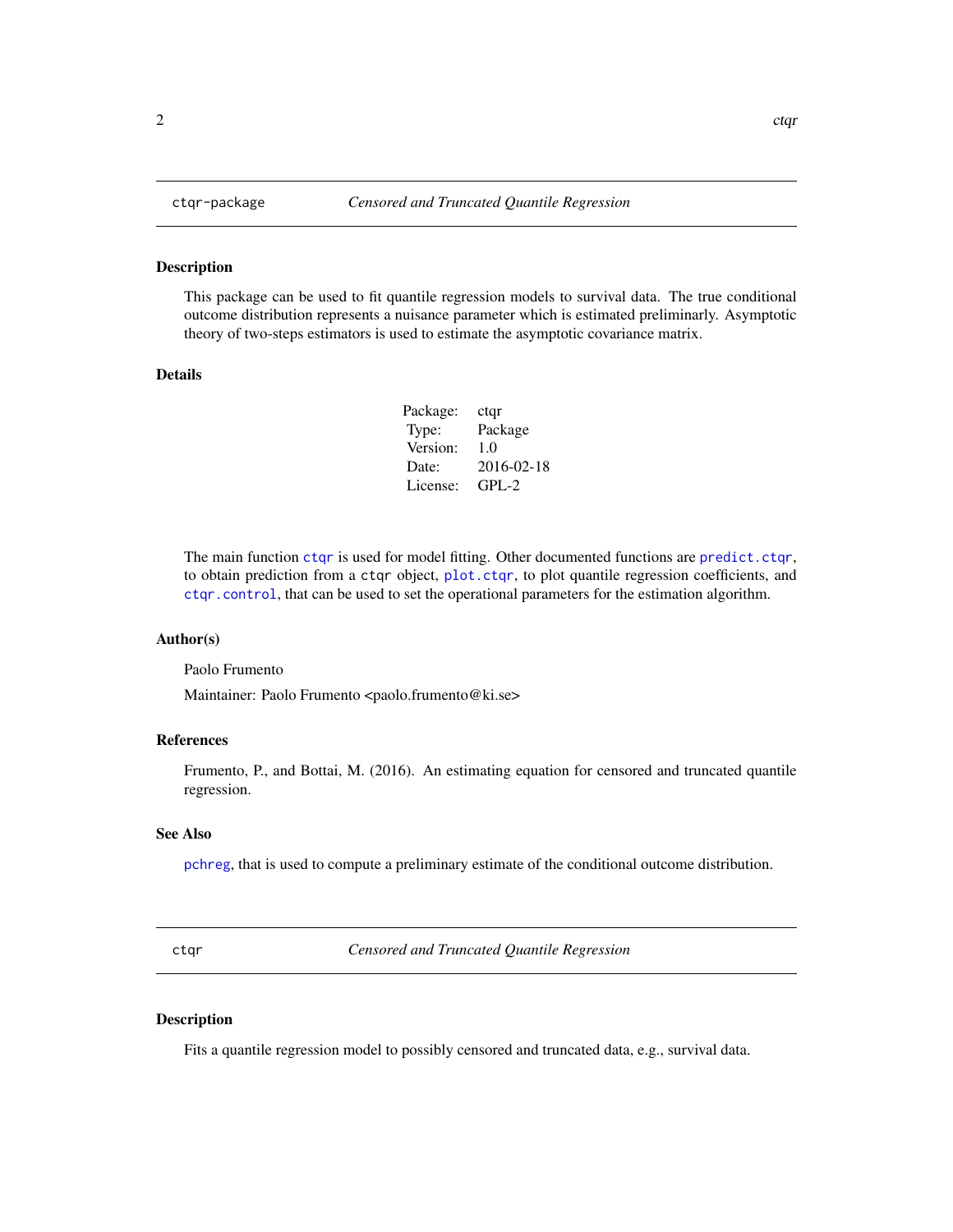<span id="page-2-0"></span>ctqr 3

# Usage

 $ctqr(formula, data, weights, p = 0.5, CDF, control = ctqr.contrib(), ...)$ 

#### Arguments

| formula    | an object of class "formula": a symbolic description of the regression model.<br>The response must be a Surv object as returned by Surv (see 'Details'). |
|------------|----------------------------------------------------------------------------------------------------------------------------------------------------------|
| data       | an optional data frame containing the variables in the model.                                                                                            |
| weights    | an optional vector of weights to be used in the fitting process.                                                                                         |
| p          | numerical vector indicating the order of the quantile(s) to be fitted.                                                                                   |
| <b>CDF</b> | an object of class "pch", i.e., the result of a call to pchreg. If missing, it will be<br>computed internally with default settings. See 'Details'.      |
| control    | a list of operational parameters for the optimization algorithm, usually passed<br>via ctgr.control.                                                     |
| .          | for future arguments.                                                                                                                                    |

# Details

This function implements the method described by Frumento and Bottai (2016) for censored, truncated quantile regression.

The left side of formula must be of the form Surv(time, event) if the data are right-censored, and Surv(time0, time, event) if the data are right-censored and left-truncated (time0  $\lt$  time, time0 can be -Inf). Using Surv(time) is also allowed and indicates that the data are neither censored nor truncated.

The conditional distribution function (CDF) of the response variable represents a nuisance parameter and is estimated preliminarly via [pchreg](#page-0-0). If missing, CDF = pchreg(formula, splinex = splinex()) is used as default. See also "Note" and the documentation of pchreg and splinex.

Estimation is carried out using an algorithm for gradient-based optimization. To estimate the asymptotic covariance matrix, standard two-step procedures are used (e.g., Ackerberg, 2012).

#### Value

An object of class "ctqr", which is a list with the following items:

| p              | the quantile(s) being estimated.                              |
|----------------|---------------------------------------------------------------|
| coefficients   | a named vector or matrix of quantile regression coefficients. |
| call           | the matched call.                                             |
| n.it           | the number of iterations.                                     |
| converged      | logical. The convergence status.                              |
| fitted         | the fitted values.                                            |
| terms          | the terms object used.                                        |
| m <sub>f</sub> | the model frame used.                                         |
| covar          | the estimated asymptotic covariance matrix.                   |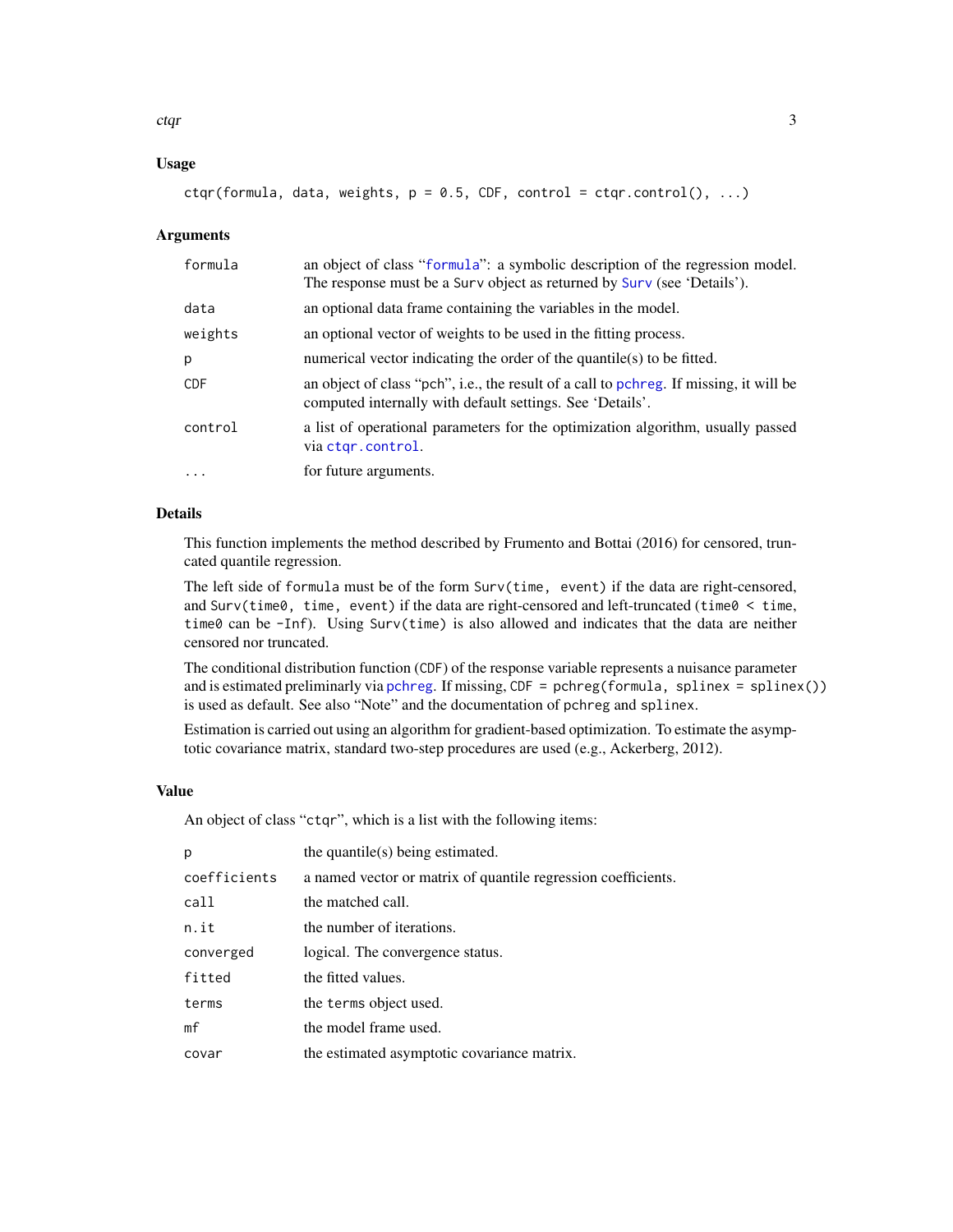<span id="page-3-0"></span>Note that the dimension of all items, except call, terms, and mf, is the same as the dimension of p. For example, if  $p = c(0.25, 0.5, 0.75)$ , coefficients and fitted will be 3-columns matrices; n.it and converged will be vectors of 3 elements; and covar will be a list of three covariance matrices.

The generic accessor functions summary, plot, predict, coef, terms, nobs, can be used to extract information from the model. The functions waldtest (from the package **lmtest**), and linearHypothesis (from the package car) can be used to perform Wald test, and to test for linear restrictions. These functions, however, will only work if p is scalar.

#### Note

The first-step estimator (the CDF argument) is computed using the pchreg function in the **pch** package. To be correctly embedded in ctqr, a pch object should be created using the same observations, in the same order. Note, however, that CDF may include covariates that are not present in formula, as well as interactions, polynomials, or splines (see 'Examples').

We recommend to carefully implement CDF. If the first-step estimator is biased, the estimates of the quantile regression coefficients and their standard errors will also be biased. If CDF is left unspecified, a default  $CDF = pchreg(formula, split) = splinex())$  is computed; then, if CDF\$conv.status differs from zero, indicating lack of convergence or misspecification, the model is automatically fitted again trying different breaks (which is an argument of pchreg), and df and v (arguments of splinex).

#### Author(s)

Paolo Frumento <paolo.frumento@ki.se>

#### References

Frumento, P., and Bottai, M. (2016). An estimating equation for censored and truncated quantile regression.

Ackerberg, D., Chen, X., and Hahn, J. (2012). A practical asymptotic variance estimator for twostep semiparametric estimators. The Review of Economics and Statistics, 94 (2), 481-498.

#### See Also

[plot.ctqr](#page-5-1), [predict.ctqr](#page-6-1), [pchreg](#page-0-0)

#### Examples

# Using simulated data

```
n < -1000x1 \leftarrow runif(n)x2 \leftarrow runif(n)# Example 1 - censored data ######################################
t <- runif(n, 0, 1 + x1 + x2) # time variable (e.g., time to death)
c \leftarrow runif(n, 0, 5) # censoring variable (e.g., end of follow-up)
y \le - \text{pmin}(t, c) # observed variable = \text{min}(t, c)
```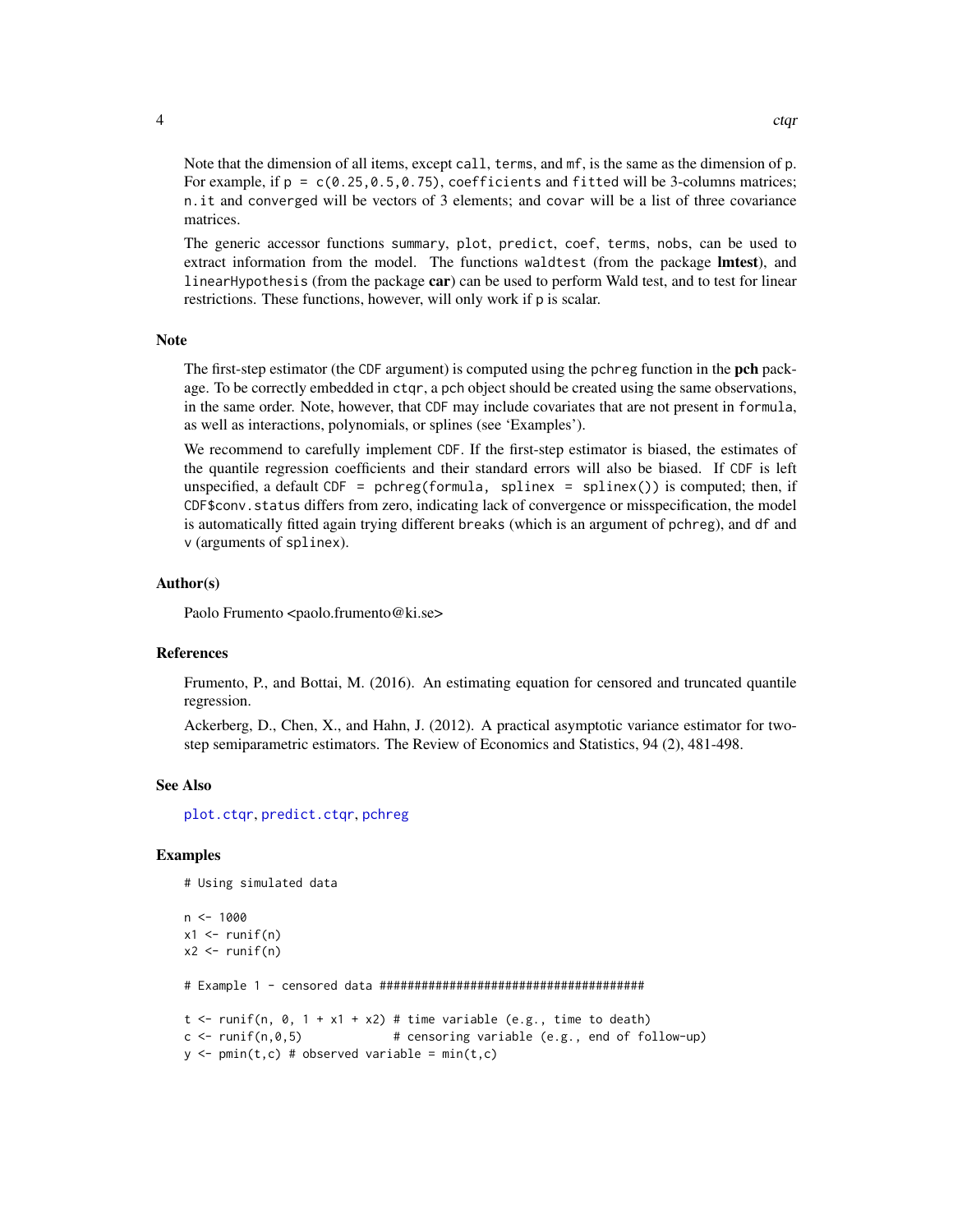# <span id="page-4-0"></span>ctqr.control 5

```
d \leq (t \leq c) # 1 = event (e.g., death), 0 = censored
CDF1 <- pchreg(Surv(y,d) \sim x1 + x2, splinex = splinex())
model1 <- ctqr(Surv(y,d) ~ x1 + x2, p = 0.5, CDF = CDF1)
model2 <- ctqr(Surv(y,d) ~ x1, p = 0.5, CDF = CDF1)
# model1 is identical to ctqr(Surv(y,d) \sim x1 + x2, p = 0.5)
# model2 is NOT identical to ctqr(Surv(y,d) \sim x1, p = 0.5),
  # which would have default CDF = pchreg(Surv(y,d) ~ x1, splinex = splinex())
# Example 2 - censored and truncated data #########################
z \le rnorm(n) # truncation variable (e.g., time at enrollment)
w \le - which(y > z) # data are only observed when y > zz \le z[w]; y \le y [w]; d \le d[w]; x1 \le x1[w]; x2 \le x2[w]
# implement various CDFs and choose the model with smallest AIC
CDFs < - list(
  pchreg(Surv(z,y,d) ~ x1 + x2, breaks = 5),
  pchreg(Surv(z,y,d) ~ x1 + x2, breaks = 10),
  pchreg(Surv(z,y,d) ~ x1 + x2 + x1:x2, breaks = 5),
  pchreg(Surv(z,y,d) ~ x1 + x2 + x1^2 + x2^2, breaks = 10)
\mathcal{L}CDF <- CDFs[[which.min(sapply(CDFs, function(obj) AIC(obj)))]]
summary(ctqr(Surv(z,y,d) ~ x1 + x2, p = 0.5, CDF = CDF))
```
<span id="page-4-1"></span>ctqr.control *Auxiliary Function for Root Search*

#### Description

This functions can be used within a call to [ctqr](#page-1-1), to control the operational parameters of the root search algorithm.

#### Usage

```
ctqr.control(tol = 1e-06, maxit = 1000, a = 0.5, b = 1.25)
```
#### Arguments

| tol   | positive convergence tolerance: the algorithm stops when the maximum absolute<br>change between two consecutive estimates is smaller than tol. |
|-------|------------------------------------------------------------------------------------------------------------------------------------------------|
| maxit | maximum number of iterations.                                                                                                                  |
| a.b   | numeric scalar with $0 \le a \le 1$ and $b > 1$ . See 'Details'.                                                                               |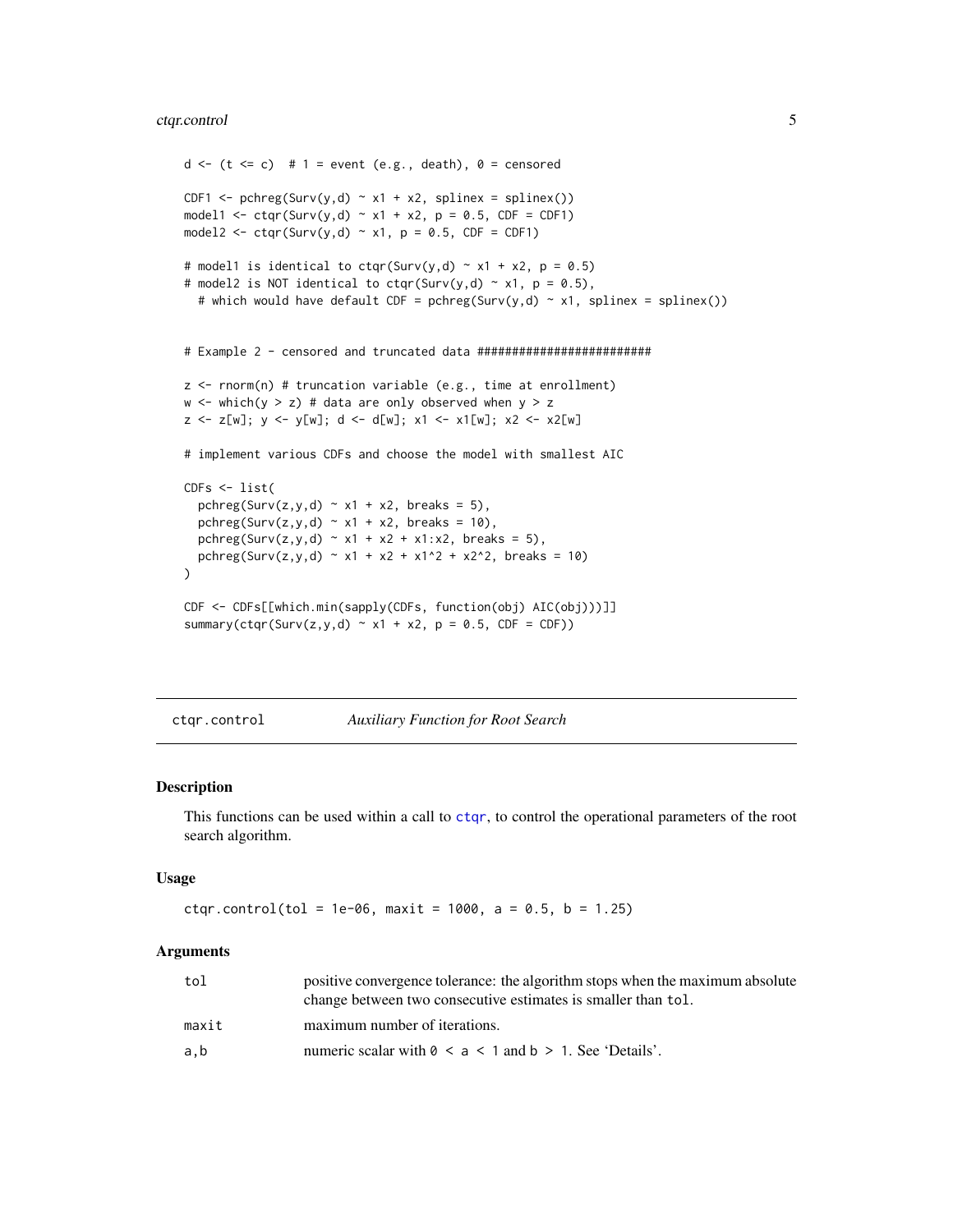# <span id="page-5-0"></span>Details

For a current estimate beta, a new estimate is computed as beta\_new = beta + delta\*s(beta), where  $s(beta)$  is the current value of the objective function and delta is a positive multiplier. If sum(s(beta\_new)^2) < sum(s(beta)^2), the iteration is accepted and delta is multiplied by b. Otherwise, beta\_new is rejected and delta is multiplied by a. By default,  $a = 0.5$  and  $b = 1.25$ . Choosing a,b closer to 1 may result in a more accurate estimate, but will require a larger number of iterations.

# Value

The function returns its arguments. If some was not correctly specified, it is set to its default and a warning message is returned.

#### See Also

[ctqr](#page-1-1)

<span id="page-5-1"></span>plot.ctqr *Plot Quantile Regression Coefficients*

#### Description

Plots quantile regression coefficients  $\beta(p)$  as a function of p, based on a fitted model of class "ctqr".

#### Usage

## S3 method for class 'ctqr'  $plot(x, which = NULL, ask = TRUE, ...)$ 

#### Arguments

| $\mathsf{x}$ | an object of class "ctgr".                                                                                                |
|--------------|---------------------------------------------------------------------------------------------------------------------------|
| which        | an optional numerical vector indicating which coefficient(s) to plot. If which $=$<br>NULL, all coefficients are plotted. |
| ask          | logical. If which = NULL and $ask$ = TRUE (the default), you will be asked<br>interactively which coefficients to plot.   |
| $\cdots$     | additional graphical parameters, that can include x1im, y1im, x1ab, y1ab,<br>col, 1wd. See par.                           |

# Details

With this command, a plot of  $\beta(p)$  versus p is created, provided that at least two quantiles have been estimated. Dashed lines represent 95% confidence intervals, while the horizontal dotted line indicates the zero.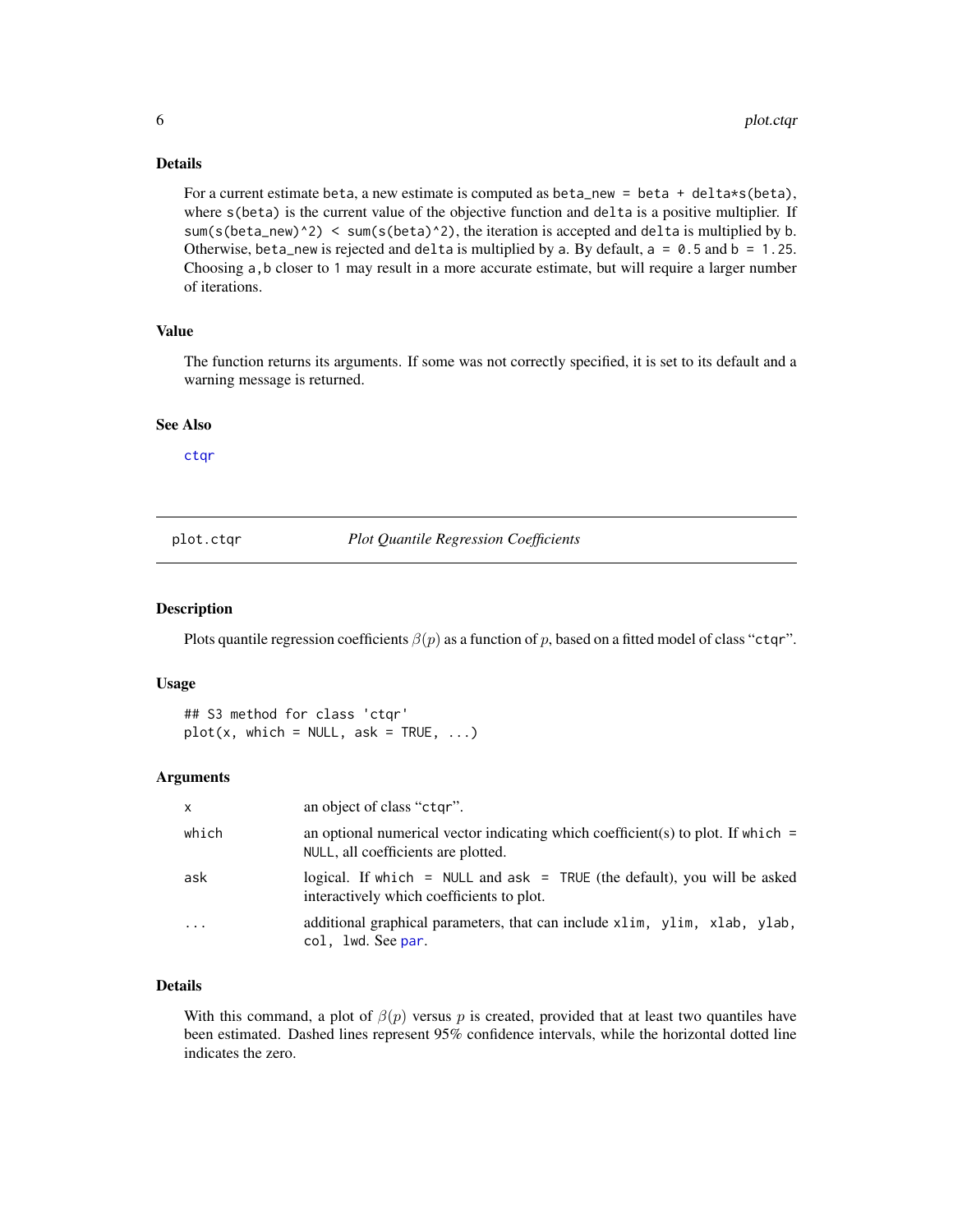# <span id="page-6-0"></span>predict.ctqr 7

# Author(s)

Paolo Frumento <paolo.frumento@ki.se>

#### See Also

[ctqr](#page-1-1)

# Examples

# using simulated data

```
n < - 1000x \leftarrow runif(n)t < -1 + x + r \exp(n)c <- runif(n, 1,10)
y \leftarrow \text{pmin}(c, t)d <- (t <= c)
par(mfrow = c(1,2))plot(ctar(Surv(y, d) ~ x, p = seq(0.05, 0.95, 0.05)), ask = FALSE)
```
<span id="page-6-1"></span>predict.ctqr *Prediction After Quantile Regression*

# Description

This function returns predictions for an object of class "ctqr".

#### Usage

```
## S3 method for class 'ctqr'
predict(object, newdata, se.fit = FALSE, ...)
```
## Arguments

| object                  | a ctgr object.                                                                                                                                                                                       |
|-------------------------|------------------------------------------------------------------------------------------------------------------------------------------------------------------------------------------------------|
| newdata                 | optional data frame in which to look for variables with which to predict. It must<br>include all the covariates that enter the quantile regression model. If omitted,<br>the fitted values are used. |
| se.fit                  | logical. If TRUE, standard errors of the predictions are also computed.                                                                                                                              |
| $\cdot$ $\cdot$ $\cdot$ | for future methods.                                                                                                                                                                                  |

#### Details

This function produces predicted values obtained by evaluating the regression function at newdata (which defaults to model.frame(object)).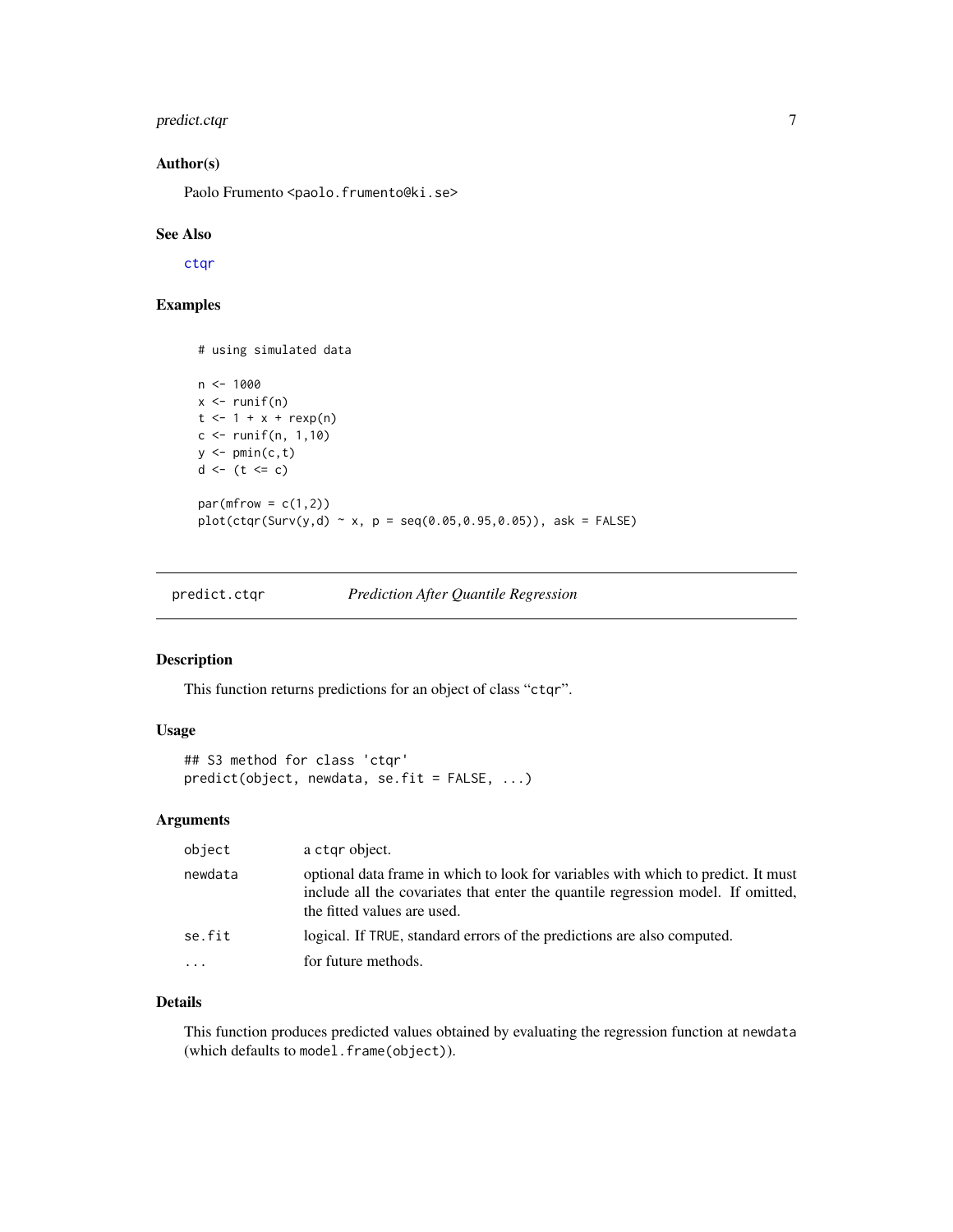<span id="page-7-0"></span>If se = FALSE, a matrix of fitted values, with rows corresponding to different observations, and one column for each value of object\$p. If se = TRUE, a list with two items:

se. fit a matrix of estimated standard errors.

#### Author(s)

Paolo Frumento

# See Also

[ctqr](#page-1-1)

# Examples

# Using simulated data

```
n <- 1000
x1 \leftarrow runif(n)x2 \leftarrow runif(n)t \le -1 + x1 + x2 + runif(n, -1, 1)c \leq -rnorm(n,3,1)y \leftarrow \text{pmin}(t, c)d \leftarrow (t \leq c)model <- ctqr(Surv(y,d) ~ x1 + x2, p = c(0.25,0.5))
pred <- predict(model) # the same as fitted(model)
```
predict(model, newdata = data.frame(x1 =  $c(0.2, 0.6)$ , x2 =  $c(0.1, 0.9)$ ), se.fit = TRUE)